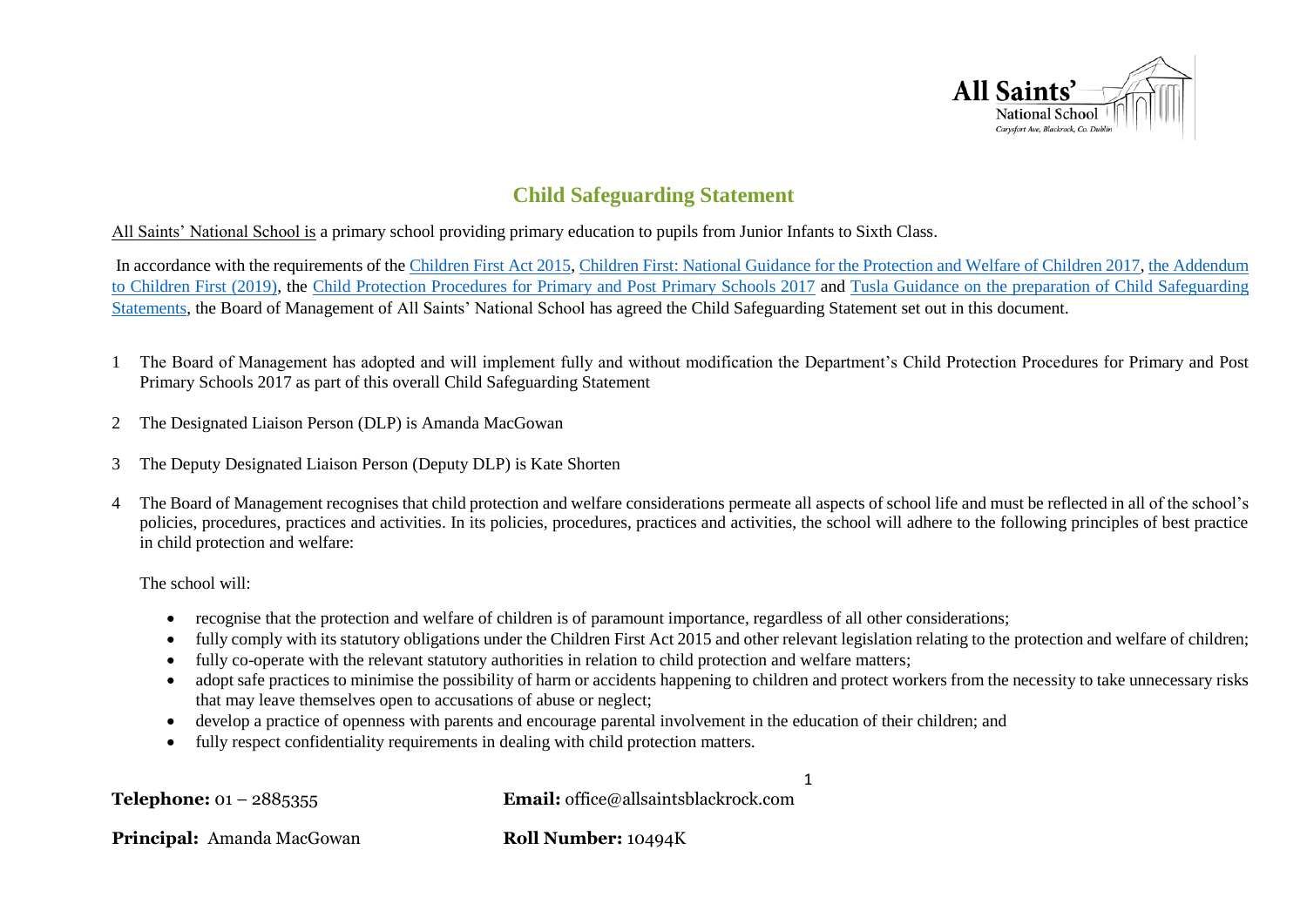

The school will also adhere to the above principles in relation to any adult pupil with a special vulnerability.

- 5 The following procedures/measures are in place:
	- In relation to any member of staff who is the subject of any investigation (howsoever described) in respect of any act, omission or circumstance in respect of a child attending the school, the school adheres to the relevant procedures set out in Chapter 7 of the Child Protection Procedures for Primary and Post-Primary Schools 2017 and to the relevant agreed disciplinary procedures for school staff which are published on the DE website.
	- In relation to the selection or recruitment of staff and their suitability to work with children, the school adheres to the statutory vetting requirements of the [National Vetting Bureau \(Children and Vulnerable Persons\) Acts 2012 to 2016](https://revisedacts.lawreform.ie/eli/2012/act/47/revised/en/pdf) and to the wider duty of care guidance set out in relevant Garda vetting and recruitment circulars published by the Department of Education and available on the DE website.
	- In relation to the provision of information and, where necessary, instruction and training, to staff in respect of the identification of the occurrence of harm (as defined in the 2015 Act) the school-
		- $\triangleright$  Has provided each member of staff with a copy of the school's Child Safeguarding Statement
		- $\triangleright$  Ensures all new staff are provided with a copy of the school's Child Safeguarding Statement
		- $\triangleright$  Encourages staff to avail of relevant training
		- $\triangleright$  Encourages Board of Management members to avail of relevant training
		- $\triangleright$  The Board of Management maintains records of all staff and Board member training
	- In relation to reporting of child protection concerns to Tusla, all school personnel are required to adhere to the procedures set out in the Child Protection Procedures for Primary and Post-Primary Schools 2017, including in the case of registered teachers, those in relation to mandated reporting under the Children First Act 2015.
	- In this school the Board has appointed the above named DLP as the "relevant person" (as defined in the Children First Act 2015) to be the first point of contact in respect of the school's child safeguarding statement.

2

**Telephone:** 01 – 2885355 **Email:** office@allsaintsblackrock.com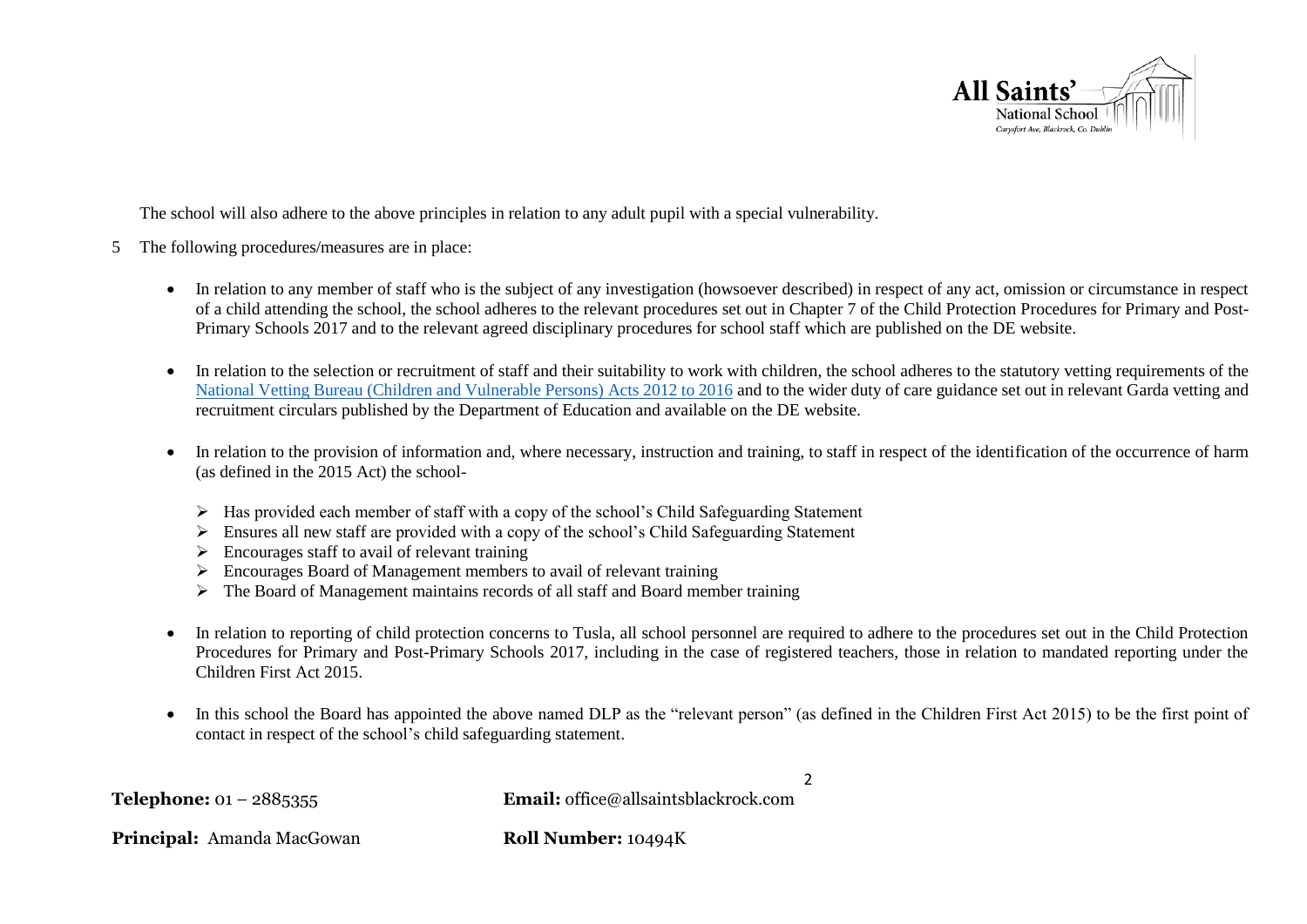

- All registered teachers employed by the school are mandated persons under the Children First Act 2015.
- In accordance with the Children First Act 2015 and the Addendum to Children First (2019), the Board has carried out an assessment of any potential for harm to a child while attending the school or participating in school activities. A written assessment setting out the areas of risk identified and the school's procedures for managing those risks is included with the Child Safeguarding Statement.
- The various procedures referred to in this Statement can be accessed via the school's website, the DE website or will be made available on request by the school.
- 6 This statement has been published on the school's website and has been provided to all members of school personnel, the Parents' Association and the patron. It is readily accessible to parents and guardians on request. A copy of this Statement will be made available to Tusla and the Department if requested.
- 7 This Child Safeguarding Statement will be reviewed annually or as soon as practicable after there has been a material change in any matter to which this statement refers.

This Child Safeguarding Statement was adopted by the Board of Management on \_\_\_\_\_\_\_\_\_\_\_\_\_\_\_\_\_ [date].

This Child Safeguarding Statement was reviewed by the Board of Management on **Figure** [most recent review date].

| Chairperson of Board of Management | Principal/Secretary to the Board of Management           |
|------------------------------------|----------------------------------------------------------|
| Date:                              | Date: $\frac{1}{\sqrt{1-\frac{1}{2}} \cdot \frac{1}{2}}$ |
| <b>Telephone:</b> $01 - 2885355$   | 3<br><b>Email:</b> office@allsaintsblackrock.com         |
| Principal: Amanda MacGowan         | <b>Roll Number: 10494K</b>                               |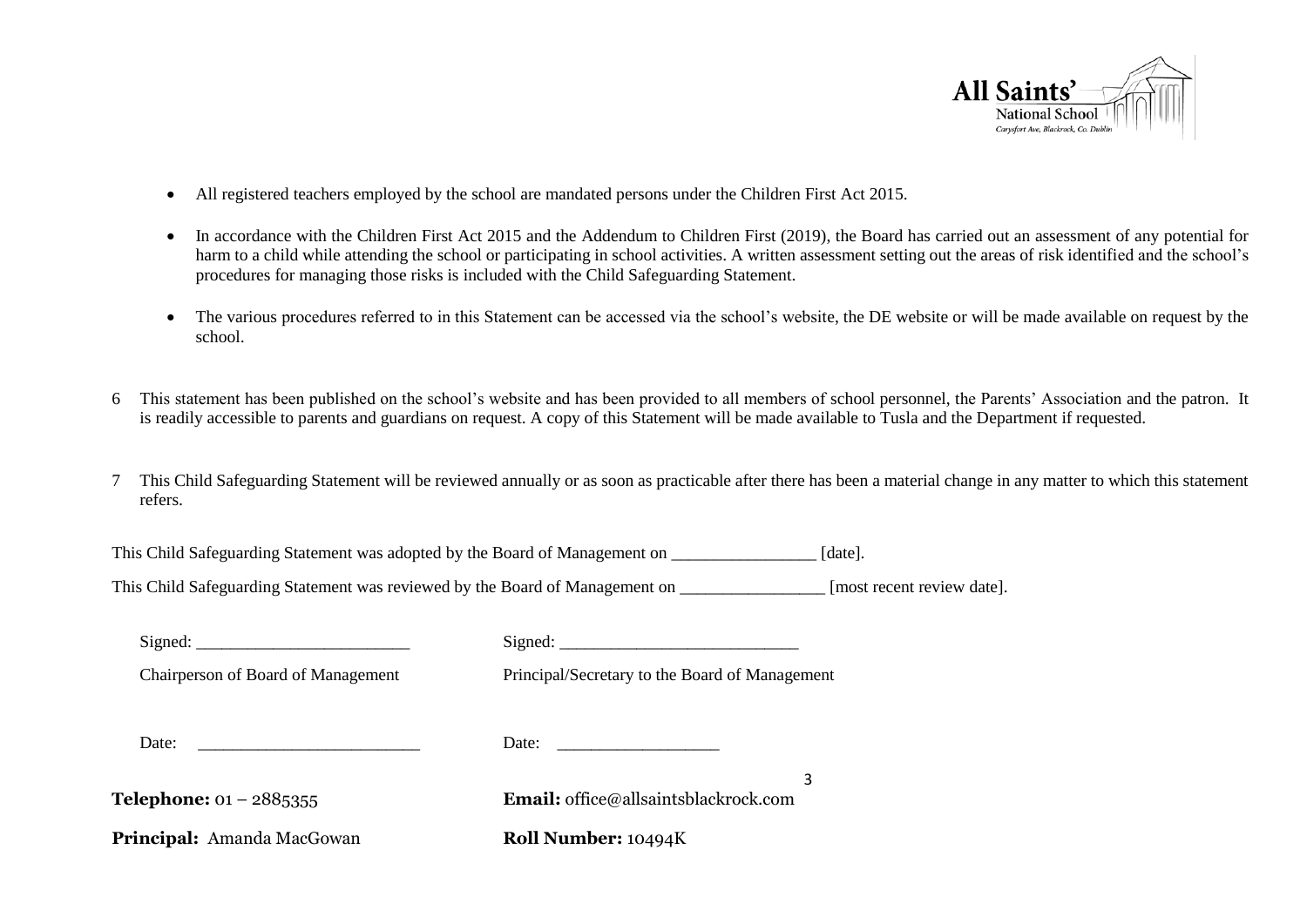

# **Child Safeguarding Risk Assessment**

#### **Written Assessment of Risk of All Saints' National School**

In accordance with section 11 of the Children First Act 2015 and with the requirement of Chapter 8 of the *Child Protection Procedures for Primary and Post-Primary Schools 2017*, the following is the Written Risk Assessment of All Saints' National School.

| 1. List of school activities                                | 2. The school has identified the following risk of<br>harm in respect of its activities - | 3. The school has the following procedures in<br>place to address the risks of harm identified<br>in this assessment -                                                                                                                           |
|-------------------------------------------------------------|-------------------------------------------------------------------------------------------|--------------------------------------------------------------------------------------------------------------------------------------------------------------------------------------------------------------------------------------------------|
| Training of school personnel in Child<br>Protection matters | Harm not recognised or reported promptly                                                  | Child Safeguarding Statement & DES procedures<br>made available to all staff                                                                                                                                                                     |
|                                                             |                                                                                           | DLP & DDLP to attend PDST face to face training<br>(Moved online this year due to Covid-19). All Staff<br>to view Tusla training module $\&$ any other online<br>training offered by PDST<br>BOM records all records of staff and board training |
| Classroom teaching                                          | Harm by school personnel                                                                  | Child Safeguarding Statement & DES procedures<br>made available to all staff<br>All Staff to view Tusla training module $\&$ any other<br>online training offered by PDST                                                                        |

**Telephone:** 01 – 2885355 **Email:** office@allsaintsblackrock.com

4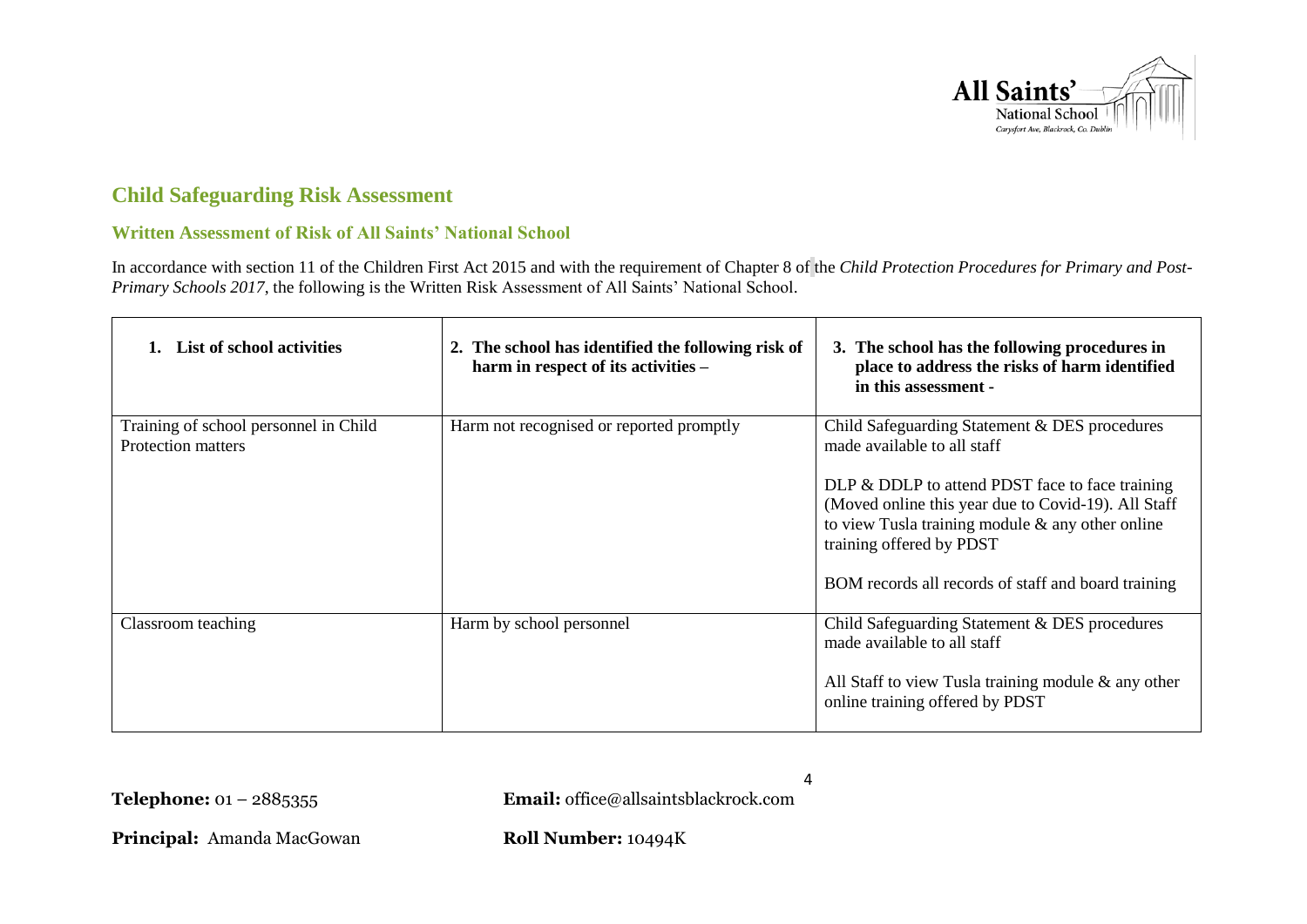

| One to one teaching                                                                                                                                                                                                 | Harm by school personnel                                                               | School has policy in place for one to one teaching<br>(Supervision guidelines)                                |
|---------------------------------------------------------------------------------------------------------------------------------------------------------------------------------------------------------------------|----------------------------------------------------------------------------------------|---------------------------------------------------------------------------------------------------------------|
| Toilet areas                                                                                                                                                                                                        | Inappropriate behaviour                                                                | Code of Behaviour<br>Anti-Bullying                                                                            |
| Curricular Provision in respect of SPHE,<br>RSE and Stay safe.                                                                                                                                                      | Non-teaching of same                                                                   | School implements SPHE, RSE, Stay Safe in full                                                                |
| Daily arrival and dismissal of pupils                                                                                                                                                                               | Harm from other pupils, unknown adults on<br>the playground                            | Arrival and dismissal supervised by Teachers<br>(Supervision guidelines)                                      |
| Student teachers<br>undertaking training placement in school                                                                                                                                                        | Harm by student                                                                        | Guidelines for work experience and teaching practice<br>Child Safeguarding Statement.                         |
| Recreation breaks for pupils                                                                                                                                                                                        | <b>Bullying</b>                                                                        | Anti-Bullying policy<br>Supervision guidelines<br>Code of Behaviour                                           |
| School activities run outside of school<br>grounds<br><b>School Outings</b><br>Fundraising events involving pupils                                                                                                  | <b>Bullying</b><br>Harm by personnel employed by the school $\&$<br>visiting personnel | Supervision guidelines<br>Child safeguarding statement                                                        |
| External teacher e.g. (gymnastics or RSE)<br>Outdoor teaching activities<br>Sporting activities<br><b>Annual Sports Day</b><br>Use of external personnel to support sports and<br>other extra-curricular activities | <b>Bullying</b><br>Harm by personnel employed by the school                            | Anti-Bullying policy<br>Code of Behaviour<br>Child safe guarding statement supplied<br>Garda vetting required |
| After school activities                                                                                                                                                                                             | Harm by non-school personnel                                                           | After school activities guidelines                                                                            |

5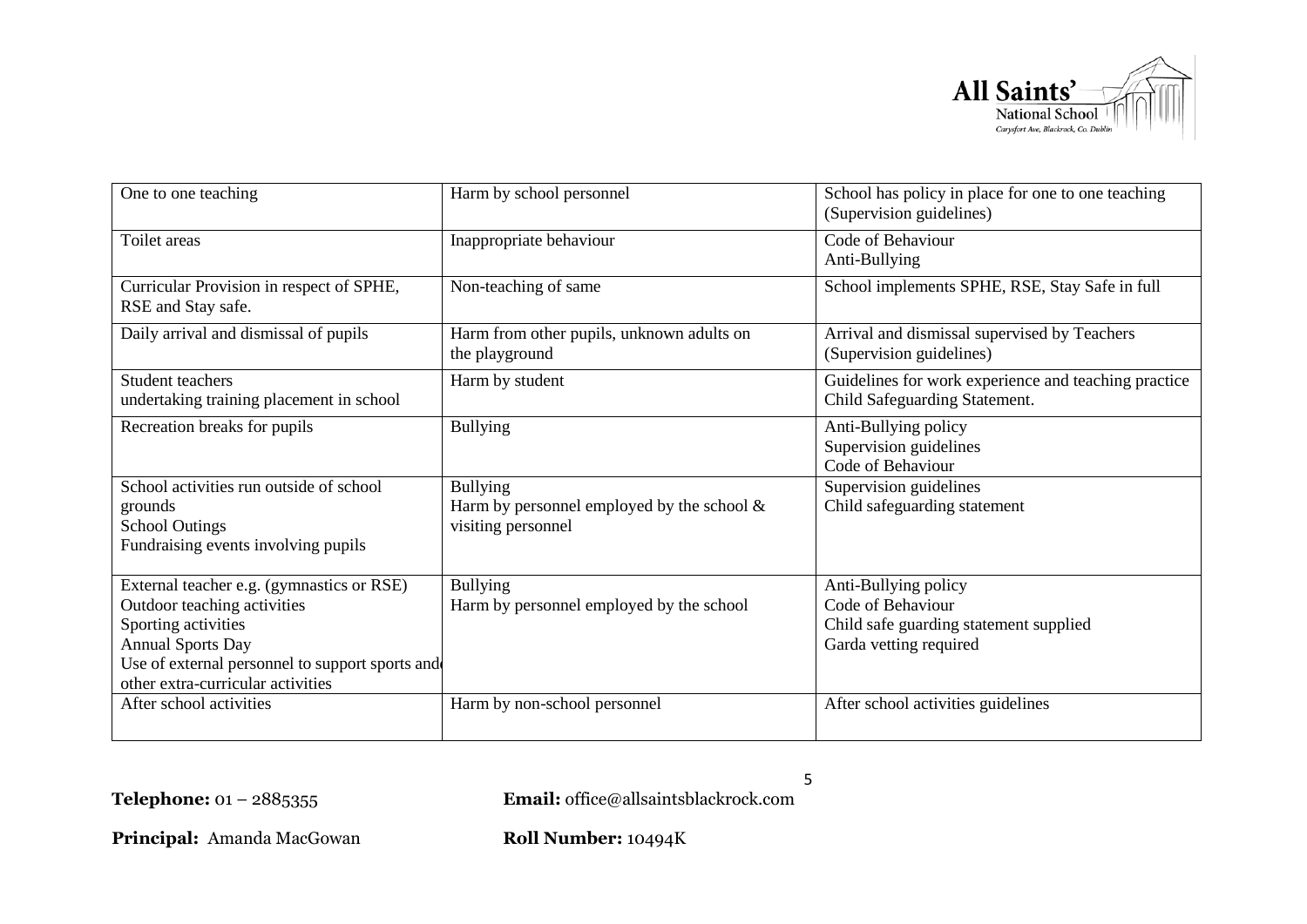

| Transport public & private buses            | Harm by school and non-school personnel | Supervision guidelines                                                                       |
|---------------------------------------------|-----------------------------------------|----------------------------------------------------------------------------------------------|
| Transport-parents' cars                     |                                         |                                                                                              |
| <b>Administration of Medicine</b>           |                                         |                                                                                              |
| <b>Administration of First Aid</b>          | Harm by school personnel                | Administration of medicine procedure<br>First aid is administered in public area (e.g. hall) |
| Care of children with special educational   |                                         | For an injury below the waist the child checks                                               |
| needs                                       |                                         | themselves in the bathroom                                                                   |
| Management of challenging behaviour         | Harm by school personnel                | Child safeguarding statement                                                                 |
| amongst pupils, including appropriate use   |                                         |                                                                                              |
| of restraint where required                 |                                         |                                                                                              |
| Prevention and dealing with bullying        | Harm by pupils                          | Code of Behaviour                                                                            |
| amongst pupils                              |                                         | Anti-Bullying                                                                                |
| Use of external personnel to                | Harm by non-school personnel            | Child Safeguarding Statement supplied                                                        |
| supplement curriculum                       |                                         | Supervision guidelines                                                                       |
| <b>RSE</b>                                  |                                         |                                                                                              |
| Care of pupils with specific                | Risk of harm due to bullying of child   | Code of Behaviour                                                                            |
| vulnerabilities/need such as                |                                         | Anti-Bullying                                                                                |
| Pupils from ethnic minorities/migrants<br>٠ |                                         |                                                                                              |
| Members of the Traveller                    |                                         |                                                                                              |
| community                                   |                                         |                                                                                              |
| Lesbian, gay bisexual or<br>$\bullet$       |                                         |                                                                                              |
| transgender (LGBT) children                 |                                         |                                                                                              |
| Pupils perceived to be LGBT                 |                                         |                                                                                              |
| Pupils of minority religious faiths         |                                         |                                                                                              |
| Children in care                            |                                         |                                                                                              |
| Children on CPNS                            |                                         |                                                                                              |
| Children with medical needs                 |                                         |                                                                                              |

6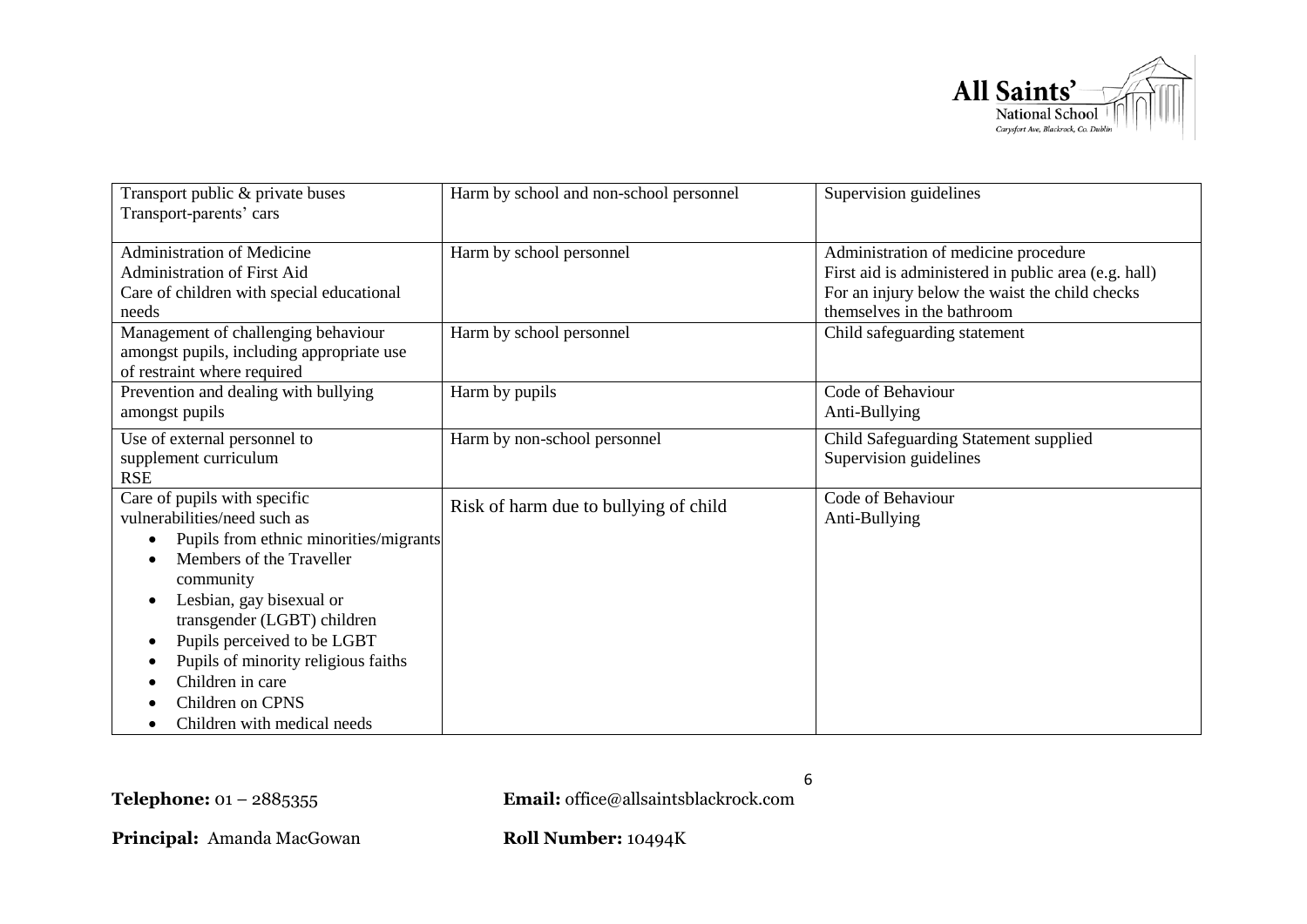

| Recruitment of school personnel including-<br>Teachers<br>$\bullet$<br>SNA's<br>Secretary<br><b>Cleaners</b><br>Sports coaches<br><b>External Tutors/Guest Speakers</b><br>٠<br>Volunteers/Parents in school activities<br>Visiting/contractors present in<br>school during school hours<br>Visitors/contractors present during afte<br>$\bullet$<br>school activities<br>Online teaching and learning remotely | Harm not recognised or properly or promptly<br>reported<br>Risk of harm due to inappropriate use of online<br>remote teaching and learning communication<br>platform such as an uninvited person accessing<br>the lesson link, students being left unsupervised<br>for long periods of time in breakout rooms | Child Safeguarding Statement & DES procedures<br>made available to all staff<br>Staff to view Tusla training module & any other<br>online training offered by PDST<br><b>Vetting Procedures</b><br>Supervision guidelines<br>Visitors/contractors escorted around school and<br>grounds<br><b>Child Safeguarding Statement</b><br>Acceptable Usage policy<br>Links only sent to parents'/Guardians' official emails<br>Waiting rooms used on Zoom calls<br>No use of breakout rooms without teacher |
|-----------------------------------------------------------------------------------------------------------------------------------------------------------------------------------------------------------------------------------------------------------------------------------------------------------------------------------------------------------------------------------------------------------------|---------------------------------------------------------------------------------------------------------------------------------------------------------------------------------------------------------------------------------------------------------------------------------------------------------------|-----------------------------------------------------------------------------------------------------------------------------------------------------------------------------------------------------------------------------------------------------------------------------------------------------------------------------------------------------------------------------------------------------------------------------------------------------------------------------------------------------|
|                                                                                                                                                                                                                                                                                                                                                                                                                 |                                                                                                                                                                                                                                                                                                               | supervision                                                                                                                                                                                                                                                                                                                                                                                                                                                                                         |
| Use of Information and<br>Communication Technology by pupils<br>in school                                                                                                                                                                                                                                                                                                                                       | <b>Bullying</b>                                                                                                                                                                                                                                                                                               | AUP procedures<br>Anti-Bullying Policy<br>Code of Behaviour                                                                                                                                                                                                                                                                                                                                                                                                                                         |
| Use of video/photography/other media to<br>record school events                                                                                                                                                                                                                                                                                                                                                 | Harm by adults Bullying                                                                                                                                                                                                                                                                                       | AUP procedures<br>Anti-Bullying Policy<br>Code of Behaviour<br>SPHE curriculum covered                                                                                                                                                                                                                                                                                                                                                                                                              |

7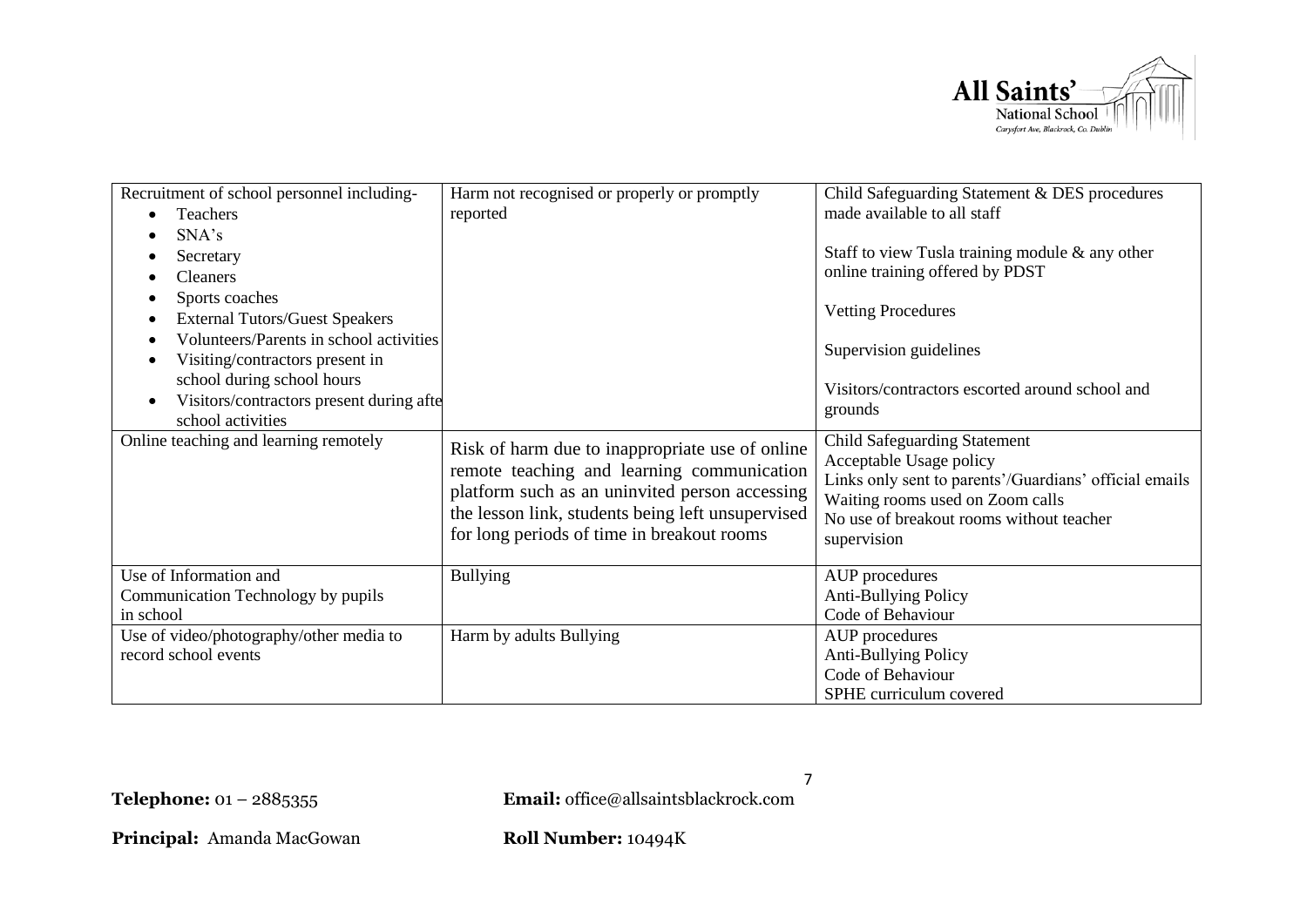

**Important Note:** It should be noted that risk in the context of this risk assessment is the risk of "harm" as defined in the Children First Act 2015 and not general health and safety risk. The definition of harm is set out in Chapter 4 of the *Child Protection Procedures for Primary and Post- Primary Schools 2017*

In undertaking this risk assessment, the board of management has endeavoured to identify as far as possible the risks of harm that are relevant to this school and to ensure that adequate procedures are in place to manage all risks identified. While it is not possible to foresee and remove all risk of harm, the school has in place the procedures listed in this risk assessment to manage and reduce risk to the greatest possible extent.

#### **Examples of activities, risks and procedures**

The examples listed in this document are provided to assist schools in undertaking their risk assessment under the Children First Act, 2015. Schools should note that this list of examples is not intended to be exhaustive. It is the responsibility of each school to ensure, as far as possible, that any other risks and procedures that are relevant to its own particular circumstances are identified and specified in the written risk assessment and that adequate procedures are in place to address all risks identified.

It is acknowledged that schools already have in place a range of policies, practices and procedures to mitigate the risk of harm to children while they are participating in the activities of the school and that some school activities will carry low or minimal risks of harm compared to others. In the context of the risk assessment that must be undertaken by schools, the Children First Act, 2015 refers to risk as "any potential for harm". Therefore, it is important that, as part of its risk assessment process, each school lists and reviews all of its various activities (which shall include identifying those that may carry low risk of harm as well as those that carry higher risks of harm). Doing so will help the school to (1) identify, as required under the Children First Act, 2015, any risks of harm that may exist in respect of the school's activities, (2) identify and assess the adequacy of the various procedures already in place to manage those risks of harm and (3) identify and put in place any such additional procedures as are considered necessary to manage any risk identified.

**Telephone:** 01 – 2885355 **Email:** office@allsaintsblackrock.com

8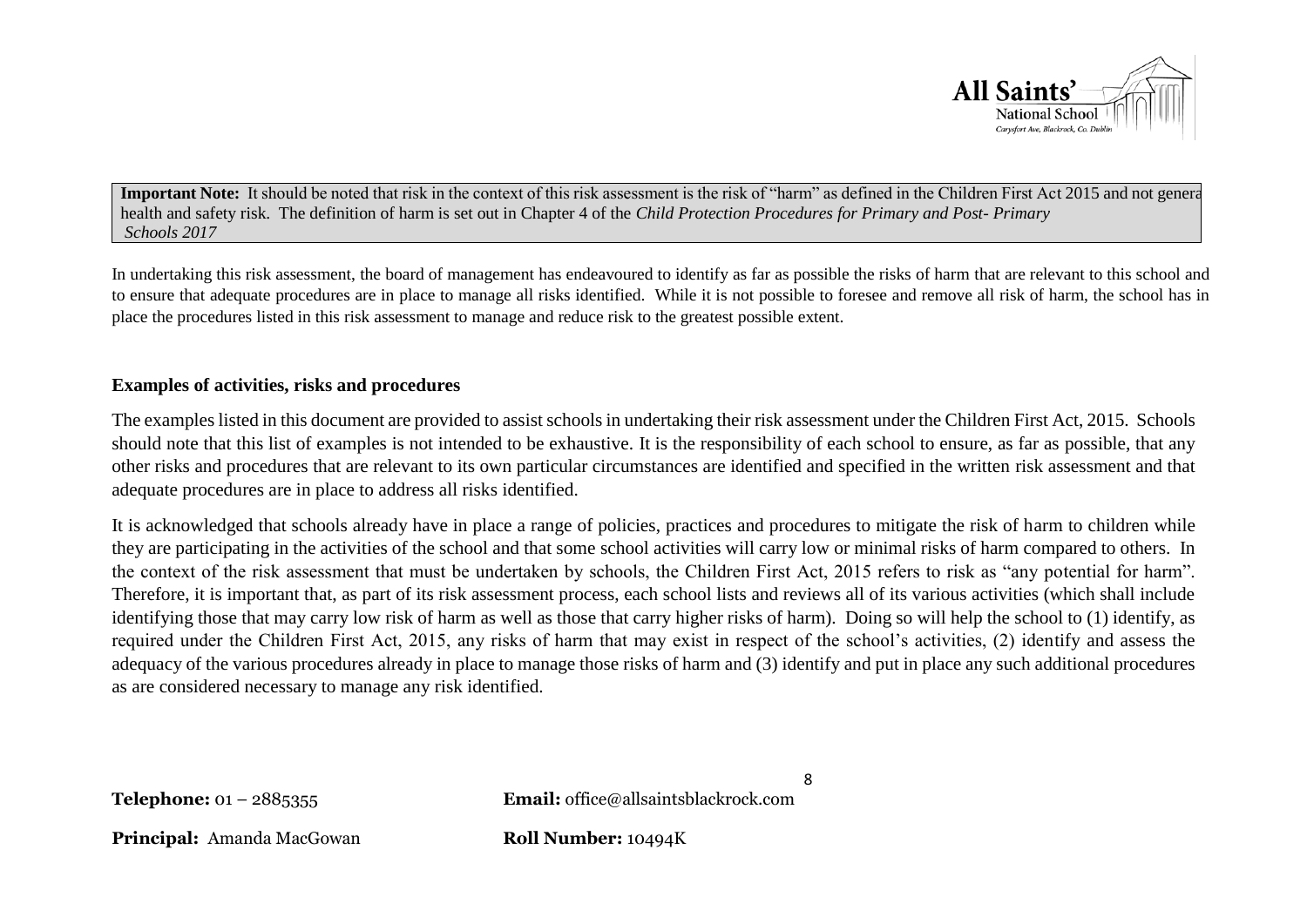

The Addendum to Children First: National Guidance for the Protection and Welfare of Children published in January 2019 clarifies that organisations providing relevant services to children should consider the specific issue of online safety when carrying out their risk assessment and preparing their Child Safeguarding Statement.

The Guidance on Continuity of Schooling for primary and post-primary schools (April 2020) advises of the importance of teachers maintaining the safe and ethical use of the internet during distance learning and assisting parents and guardians to be aware of their role also. Schools should ensure that their Acceptable Use Policy (AUP) informs and guides remote or distance learning activity.

Important Note: It should be noted that risk in the context of this risk assessment is the risk of "harm" as defined in the Children First Act, 2015 and not general health and safety risk. The definition of harm is set out in chapter 4 of the Child Protection Procedures for Primary and Post-Primary Schools 2017.

## **Examples of School Activities**

- Daily arrival and dismissal of pupils
- Recreation breaks for pupils
- Classroom teaching
- One-to-one teaching
- One-to one learning support
- One-to-one counselling
- Outdoor teaching activities
- Online teaching and learning remotely
- Sporting Activities
- School outings
- School trips involving overnight stay
- School trips involving foreign travel

9

**Telephone:** 01 – 2885355 **Email:** office@allsaintsblackrock.com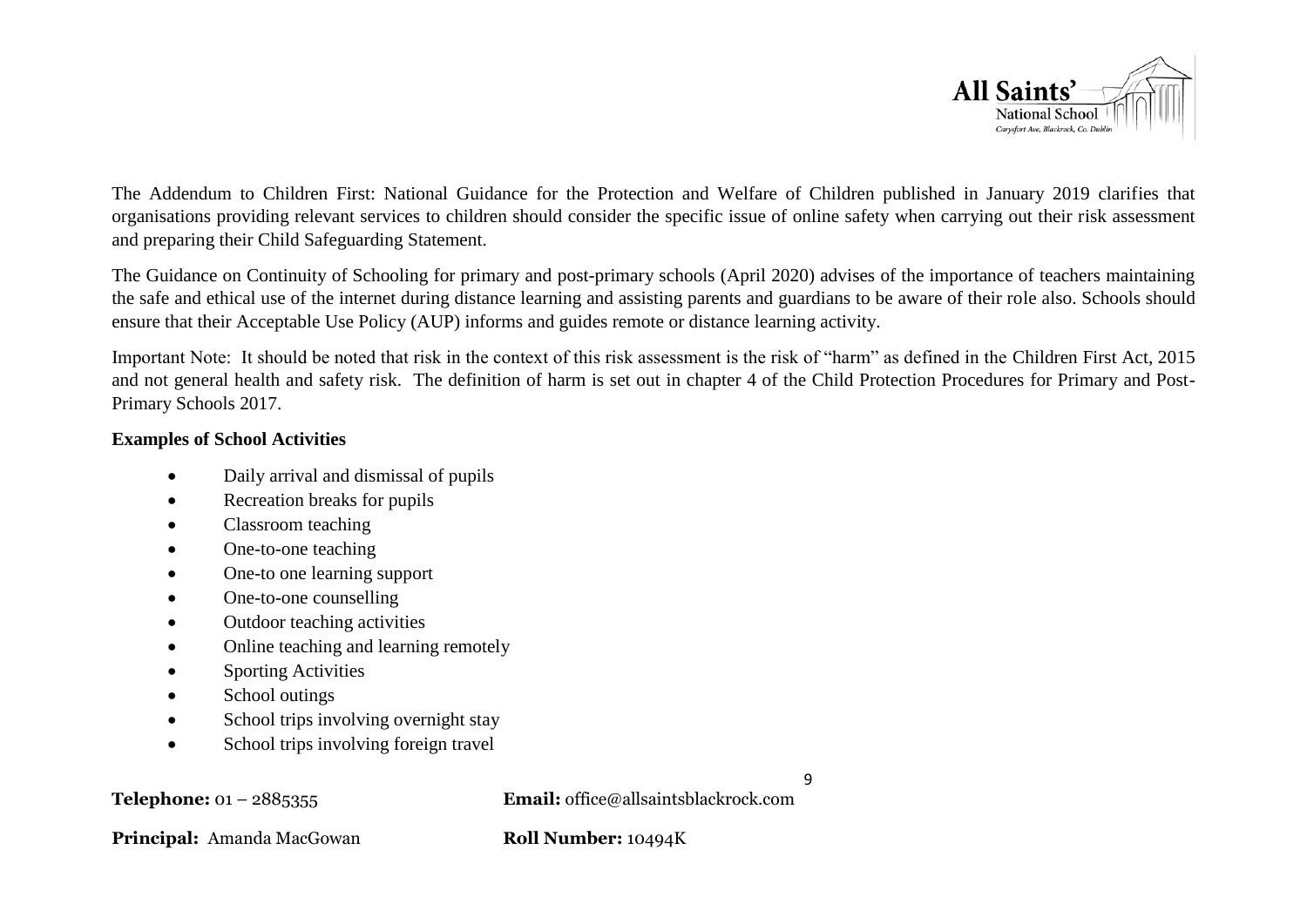

- Use of toilet/changing/shower areas in schools
- Provision of residential facilities for boarders
- Annual Sports Day
- Fundraising events involving pupils
- Use of off-site facilities for school activities
- School transport arrangements including use of bus escorts
- Care of children with special educational needs, including intimate care where needed,
- Care of any vulnerable adult students, including intimate care where needed
- Management of challenging behaviour amongst pupils, including appropriate use of restraint where required
- Management of provision of food and drink
- Administration of Medicine
- Administration of First Aid
- Curricular provision in respect of SPHE, RSE, Stay Safe
- Prevention and dealing with bullying amongst pupils
- Training of school personnel in child protection matters
- Use of external personnel to supplement curriculum
- Use of external personnel to support sports and other extra-curricular activities
- Care of pupils with specific vulnerabilities/ needs such as
	- Pupils from ethnic minorities/migrants
	- Members of the Traveller community
	- Lesbian, gay, bisexual or transgender (LGBT) children
	- Pupils perceived to be LGBT
	- Pupils of minority religious faiths
	- Children in care

10

**Telephone:** 01 – 2885355 **Email:** office@allsaintsblackrock.com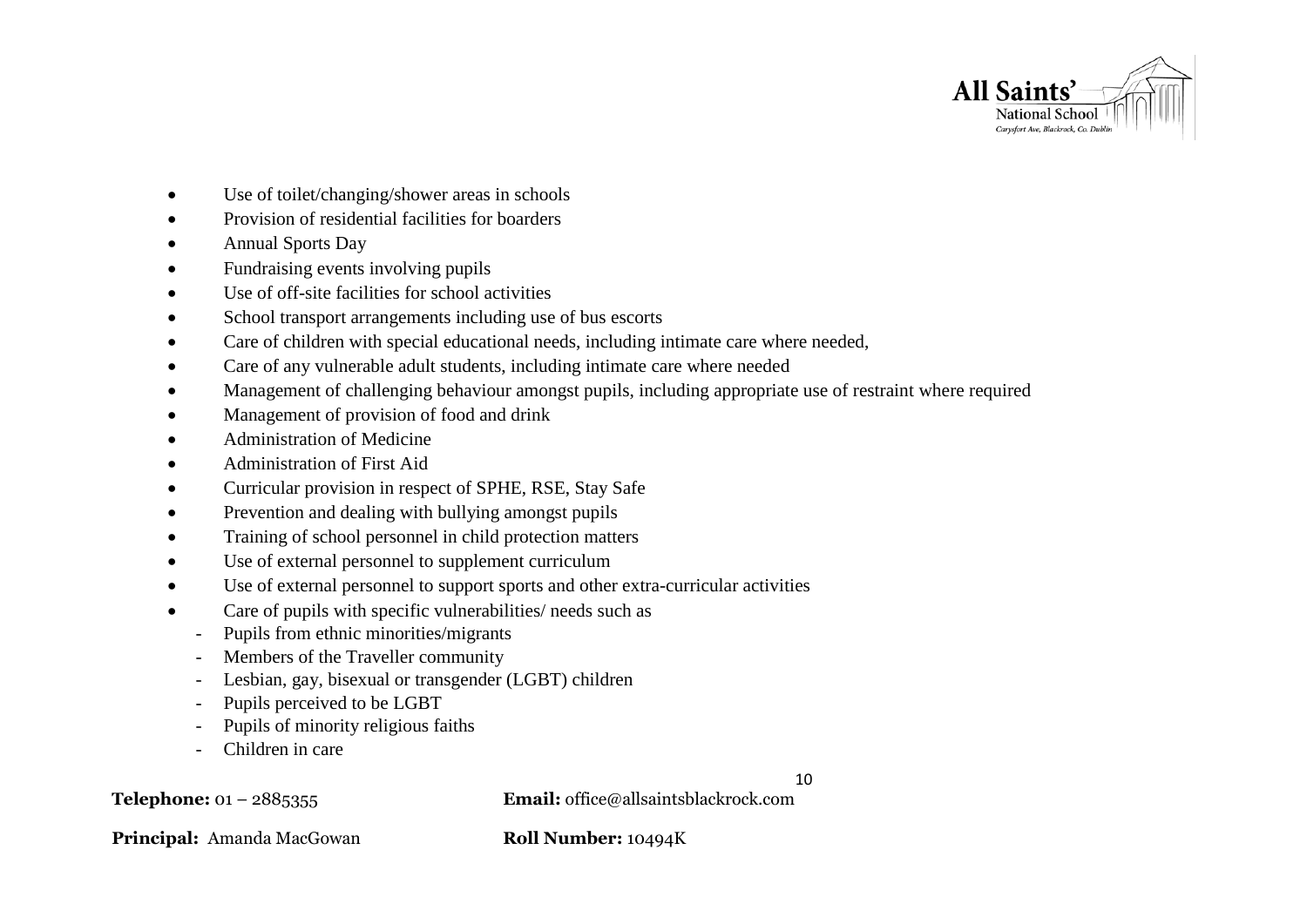

- Children on CPNS
- Children with medical needs
- Recruitment of school personnel including
	- Teachers/SNA's
	- Caretaker/Secretary/Cleaners
	- Sports coaches
	- External Tutors/Guest Speakers
	- Volunteers/Parents in school activities
	- Visitors/contractors present in school during school hours
	- Visitors/contractors present during after school activities
- Participation by pupils in religious ceremonies/religious instruction external to the school
- Use of Information and Communication Technology by pupils in school, including social media
- Application of sanctions under the school's Code of Behaviour including detention of pupils, confiscation of phones etc.
- Students participating in work experience in the school
- Students from the school participating in work experience elsewhere
- Student teachers undertaking training placement in school
- Use of video/photography/other media to record school events
- After school use of school premises by other organisations
- Use of school premises by other organisation during school day
- Breakfast club
- Homework club/evening study

11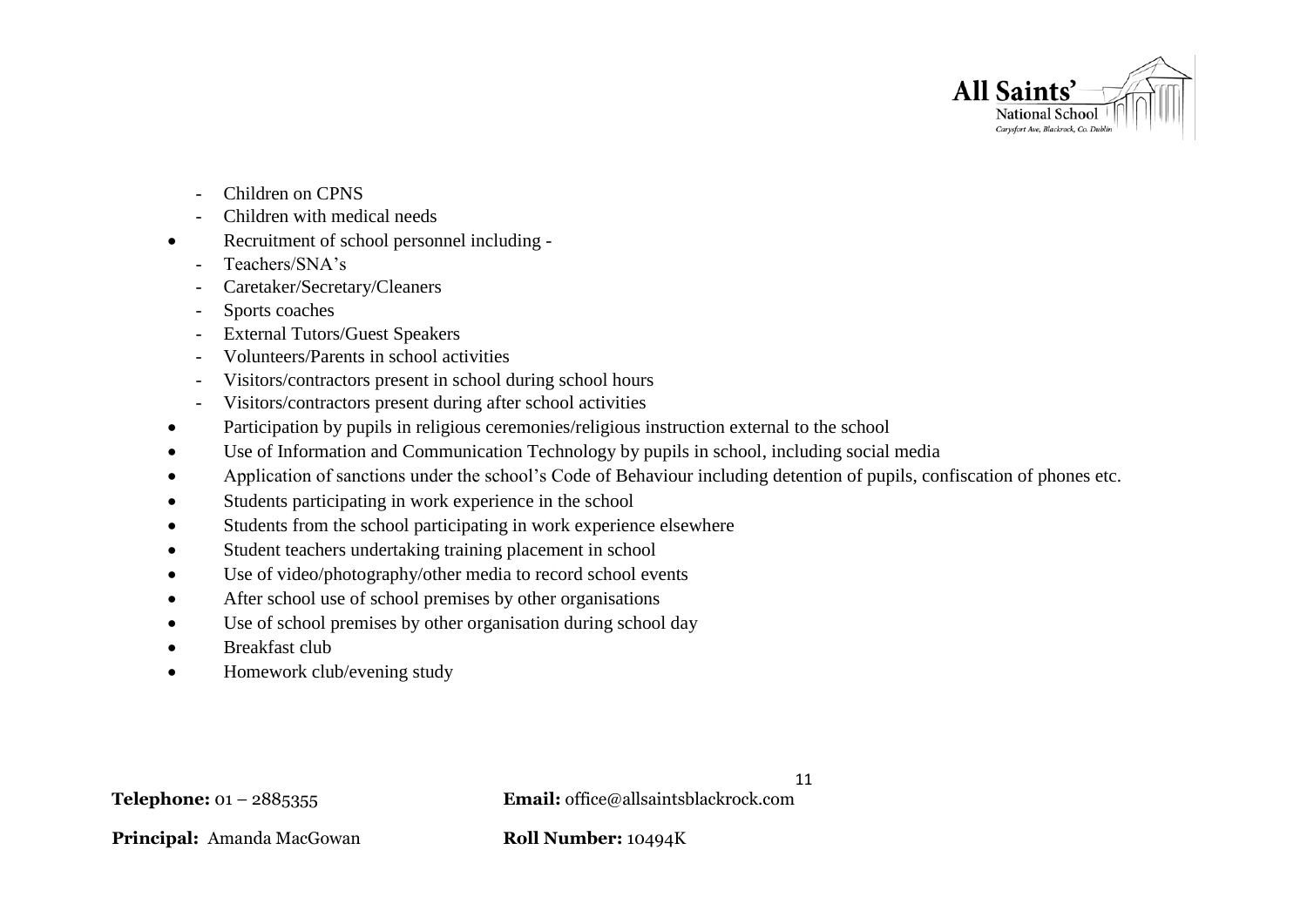

## **Examples of Risks of Harm**

- Risk of harm not being recognised by school personnel
- Risk of harm not being reported properly and promptly by school personnel
- Risk of child being harmed in the school by a member of school personnel
- Risk of child being harmed in the school by another child
- Risk of child being harmed in the school by volunteer or visitor to the school
- Risk of child being harmed by a member of school personnel, a member of staff of another organisation or other person while child participating in out of school activities e.g. school trip, swimming lessons
- Risk of harm due to inappropriate use of online remote teaching and learning communication platform such as an uninvited person accessing the lesson link, students being left unsupervised for long periods of time in breakout rooms
- Risk of harm due to bullying of child
- Risk of harm due to racism
- Risk of harm due to inadequate supervision of children in school
- Risk of harm due to inadequate supervision of children while attending out of school activities
- Risk of harm due to inappropriate relationship/communications between child and another child or adult
- Risk of harm due to children inappropriately accessing/using computers, social media, phones and other devices while at school
- Risk of harm to children with SEN who have particular vulnerabilities, including medical vulnerabilities
- Risk of harm to child while a child is receiving intimate care
- Risk of harm due to inadequate code of behaviour
- Risk of harm in one-to-one teaching, counselling, coaching situation
- Risk of harm caused by member of school personnel communicating with pupils in an inappropriate manner via social media, texting, digital device or other manner
- Risk of harm caused by member of school personnel accessing/circulating inappropriate material via social media, texting, digital device or other manner

12

**Telephone:** 01 – 2885355 **Email:** office@allsaintsblackrock.com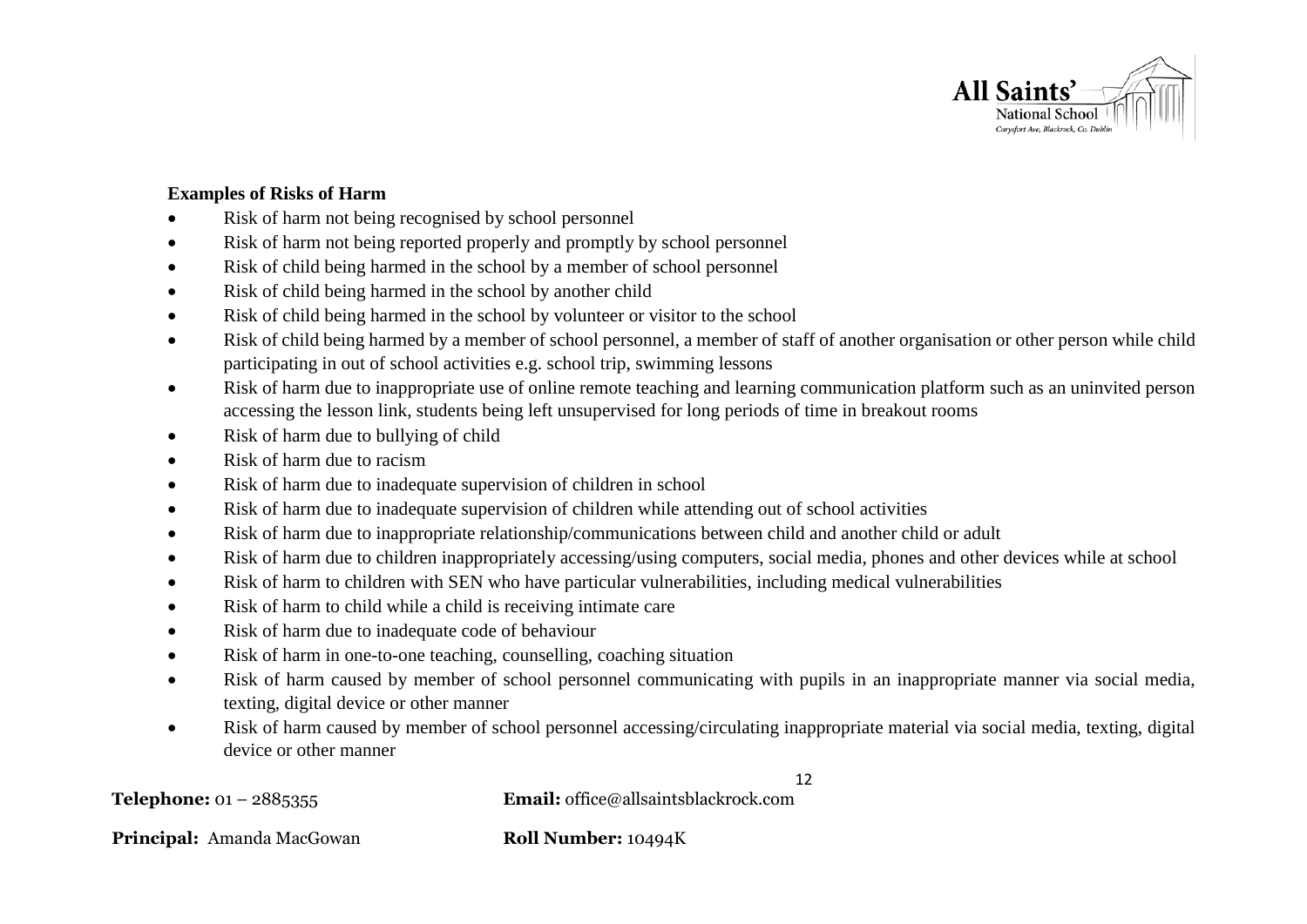

#### **Examples of Procedures to address risks of harm**

- All school personnel are provided with a copy of the school's *Child Safeguarding Statement*
- The *Child Protection Procedures for Primary and Post-Primary Schools 2017* are made available to all school personnel
- School Personnel are required to adhere to the *Child Protection Procedures for Primary and Post-Primary Schools 2017* and all registered teaching staff are required to adhere to the *Children First Act 2015* and it's Addendum (2019)
- The school implements in full the Stay Safe Programme
- The school implements in full the SPHE curriculum
- The school implements in full the Wellbeing Programme at Junior Cycle
- The school has an Anti-Bullying Policy which fully adheres to the requirements of the Department's *Anti-Bullying Procedures for Primary and Post-Primary Schools*
- The school undertakes anti-racism awareness initiatives
- The school has a yard/playground supervision policy to ensure appropriate supervision of children during, assembly, dismissal and breaks and in respect of specific areas such as toilets, changing rooms etc.
- The school has in place a policy and clear procedures in respect of school outings
- The school has a Health and safety policy
- The school adheres to the requirements of the Garda vetting legislation and relevant DE circulars in relation to recruitment and Garda vetting
- The school has a codes of conduct for school personnel (teaching and non-teaching staff)
- The school complies with the agreed disciplinary procedures for teaching staff
- The school has a Special Educational Needs policy
- The school has an intimate care policy/plan in respect of students who require such care
- The school has in place a policy and procedures for the administration of medication to pupils

13 **Telephone:** 01 – 2885355 **Email:** office@allsaintsblackrock.com